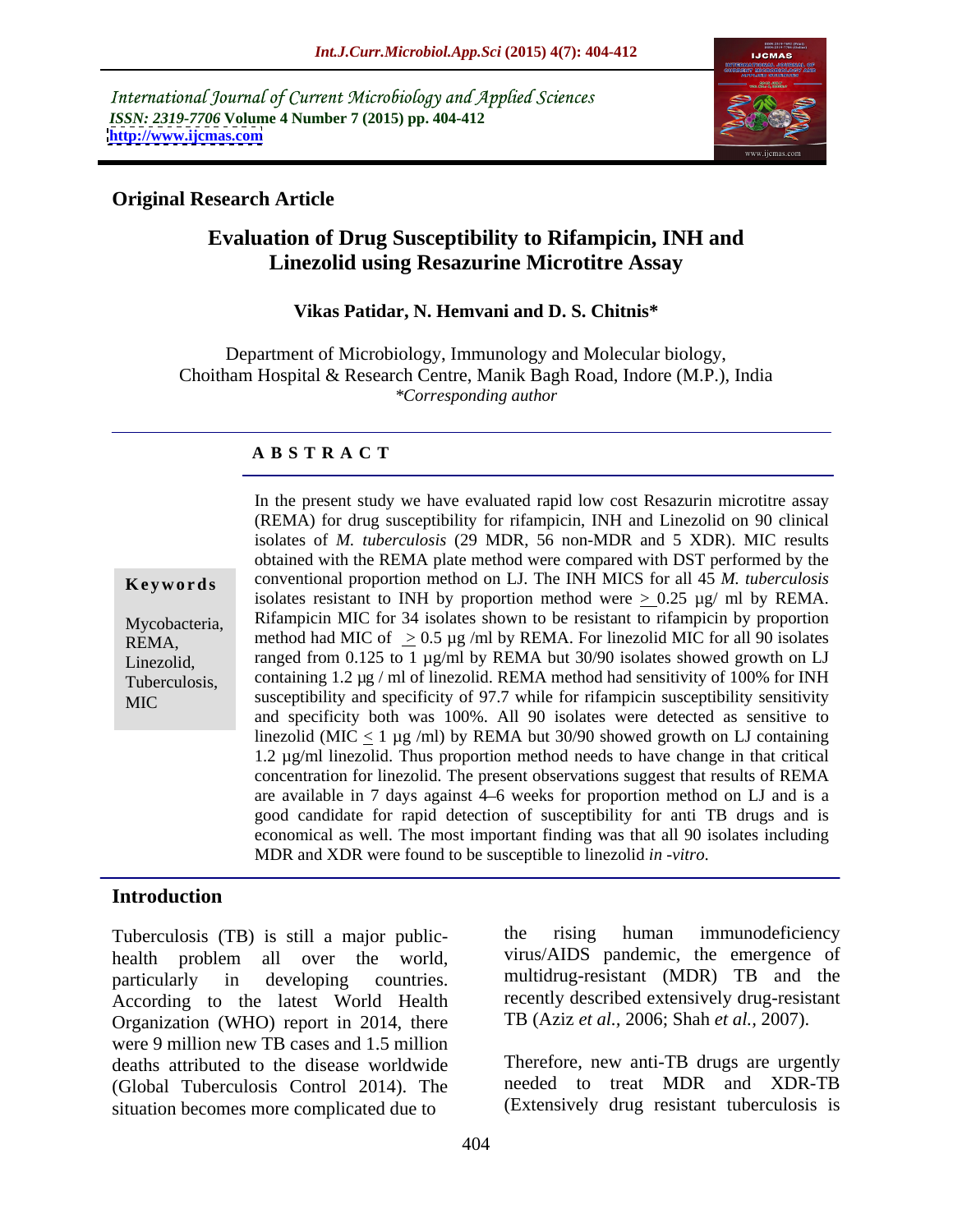Rifampicin (i.e. MDR-TB) plus resistance to (Innogenetics), but need substantial However, there are only few *in-vitro* studies of linezolid's activity against clinical *M. tuberculosis* isolates (Wallace *et al.,* 2001; Rodriguez *et al.,* 2002, 2004; Barbara *et al.,* 2003; Luis Alcala *et al.,* 2003; Zayre Richter *et al.,* 2007; Prammananan *et al.,* 2009; Ermertcan *et al.,* 2009; Caie Yang *et* 

Effective treatment and prevention of MDR drug-susceptibility testing (DST) results. For Current standard methods for the detection performed on Löwenstein Jensen (LJ) medium or agar, absolute concentration and resistance ratio methods (Canetti *et al.,* radiometric method in the BACTEC-460 system (Siddiqi *et al.,* 1981; Roberts *et al.,* radioactive waste that is difficult to manage in low-resource countries. The Mycobacteria Growth Indicator Tube or MGIT (Palomino *et al.,* 1999; Goloubeva *et al.,* 2001) and the E test (Wanger and Mills, 1996) both commercial methods, are simple and rapid to perform, but are expensive, making them The study was performed on 90 clinical impractical for routine use in developing isolates (29 MDR, 56 non**-**MDR and 5 countries. Molecular methods for detection XDR) of *M. tuberculosis* originating from of drug resistance have also been described, 136 patients. The isolates were identified as

defined as resistance to at least Isoniazid and such as the line probe assay INNO-LiPA any of the fluoroquinolones and any one of investment in equipment, which makes them the second-line injectable drugs (amikacin, impractical for routine use (De Beenhouwer kanamycin, or capreomycin). Linezolid was *et al.,* 1995; Nachamkin *et al.,* 1997). In the first oxazolidinone compound licensed recent years, several new methods have been for clinical use. It has been suggested as an proposed for the rapid performance of DST alternative treatment for patients infected of *Mycobacterium tuberculosis*, including with MDR *M. tuberculosis* isolates (Dietze phage assays (Mogahid *et al.,* 2014) and *et al.,* 2008; Cynamon *et al.,* 1999). cytofluorometry (Norden *et al.,* 1995; (Innogenetics), but need substantial Moore *et al.,* 1999).

Erturan *et al.,* 2005; Tato *et al.,* 2006; determination of drug resistance and MICs *al.,* 2012). Resazurin, which is blue in its oxidized TB rely upon the prompt availability of (REMA) plate method has been described this reason, alternative, inexpensive and clinical isolates and has been tested rapid methods of DST are needed urgently. successfully against INH and RIF for the of MDR *Mycobacterium tuberculosis* 2002, 2004; Martin *et al.,* 2005, 2011; include the proportion method (PM) Nateche *et al.,* 2006; Rivoire *et al.,* 2007; Recently, a new method using oxidation reduction colorimetric indicator resazurin has been proposed for of antimicrobial agents against *M. tuberculosis* (Palomino *et al.,* 2002). state, turns pink when reduced by viable The resazurin microtitre assay for MIC determination with *M. tuberculosis* detection of MDR**-**TB (Palomino *et al.,* Affolabi *et al.,* 2008; Ahmet *et al.,* 2012).

1963, 1969; Kent and Kubica, 1985) and the low cost REMA plate method for DST of 1983). However, results of these methods with the REMA plate method were either take longer time or produce compared with DST performed by the In the present study we have evaluated rapid RIF, INH and Linezolid on clinical isolates of *M. tuberculosis*. MIC results obtained conventional proportion method on LJ.

# **Materials and Methods**

# **Mycobacterial isolates**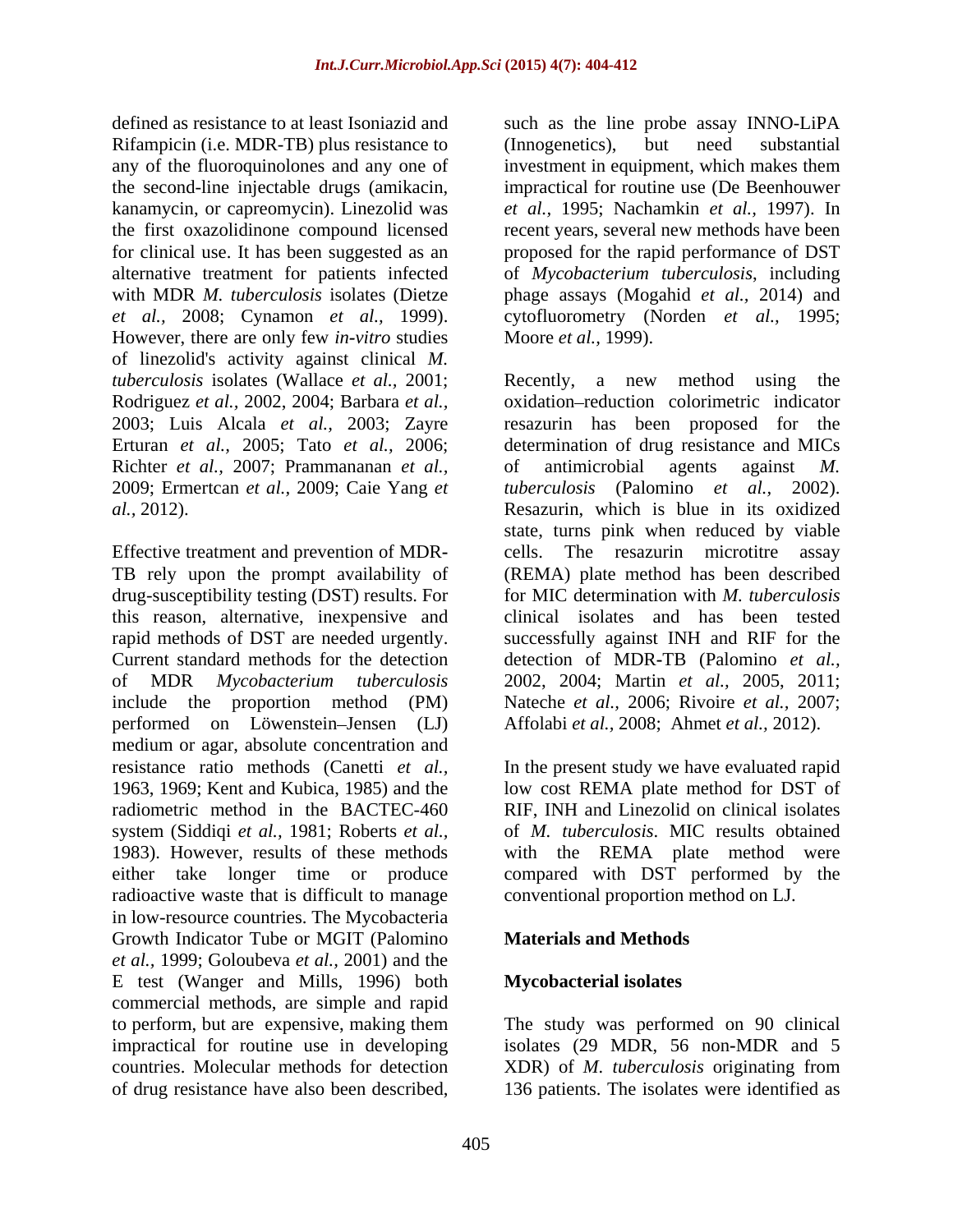*M. tuberculosis* by conventional culture and biochemical tests (Kent and Kubica, 1985).

|            |            |            |                                                   | $\ldots$                                                                            |
|------------|------------|------------|---------------------------------------------------|-------------------------------------------------------------------------------------|
| <b>INH</b> | <b>INH</b> | <b>RIF</b> | <b>RIF</b>                                        | casitone, $0.5\Box\%$ glycerol and $10\Box\%$ oleic                                 |
|            |            |            | resistant   susceptible   resistant   susceptible | glucose and<br>catalase<br>albumin,<br>acid.<br>supplement (Becton Dickinson, USA). |
|            |            |            |                                                   | <b>Preparation of bacterial inocula</b>                                             |
|            |            |            | 56                                                |                                                                                     |
|            |            |            |                                                   | .                                                                                   |

**Stock concentration of INH drug:** 10 mg /10 ml drug solution (Sigma-Aldrich Chemicals GmbH, Steinheim, Germany) was prepared in distilled water and after passing through membrane filter; aliquots were made and kept at  $-70^{\circ}$ C.

**Stock concentration of RIF:** Rif (Sigma- Aldrich Chemicals GmbH, Steinheim, Germany) was made up as stock solution at 10 mg /10 ml in Dimethylformamide (BDH, England) and stored at  $-70^{\circ}$ C in 0.5 ml vials<br>we say that the state is **REMA** plate method until use. Further dilutions were made in Middlebrook 7H9 broth (Difco, USA).

**Stock concentration of linezolid drug:** 20 mg /10 ml drug solution (Cadila, India) was<br>were diluted in 7H9-S medium to four times prepared in distilled water and after passing through membrane filter; aliquots were made and kept at  $-70^{\circ}$ C.

The resazurin reagent was obtained as resazurin sodium salt powder (Hi-media, India). A working solution was prepared at a containing no antibotic and a growth concentration of  $0.01 \square \%$  (w/v) in distilled water and sterilized by filtration through a  $0.2 \mu m$  membrane; this working solution was stored at  $4\degree$ °C for up to 1 week.

## **Culture medium**

The susceptibility to INH and Rifampicin For the REMA plate method, 7H9-S was as below. The construction of the medium was used consisting of **INH RIF RIF Casitone, 0.5** and 10 % oleic medium was used consisting of Middlebrook 7H9 broth containing  $0.1\Box$ % acid, albumin, glucose and catalase

## **Preparation of bacterial inocula**

Antibiotics **antibiotics a media** were inoculated in to physiologic Approximately five-six colonies that had been freshly grown on Löwenstein-Jensen saline in tubes containing 5-10 glass beads and then vortexed for 1-2 min. The tube was kept in a vertical position for 30 min at room temperature to allow for the sedimentation of aerosols and large particles. The turbidity of the supernatant was adjusted to that of the McFarland tube no. 1 standard. The adjusted bacterial suspension was then diluted (1:10 ratio). One hundred microlitres of the diluted mycobacterial suspension was used for the inoculation (Martin *et al.,* 2011).

# **REMA plate method**

**Resazurin reagent**<br>
concentrations tested was 1.00–0.03 µg/ml The REMA plate method was performed as described by Palomino *et al.* (2002). Briefly, the INH, RIF and linezolid stock solutions were diluted in 7H9-S medium to four times the final highest concentration tested. Serial twofold dilutions of these solutions were prepared in a 96-well microtitre plate using 100 ul 7H9-S medium. The range of for INH, 2.00–0.06  $\mu$ g/ml for RIF and 1.00– 0.125 µg/ml for linezolid. A growth control containing no antibiotic and a growth control without inoculum were included in each plate. The plates were inoculated with 100 $\mu$ l suspension and sealed in plastic bags; incubation was at  $37 \degree$ C in a humid atmosphere.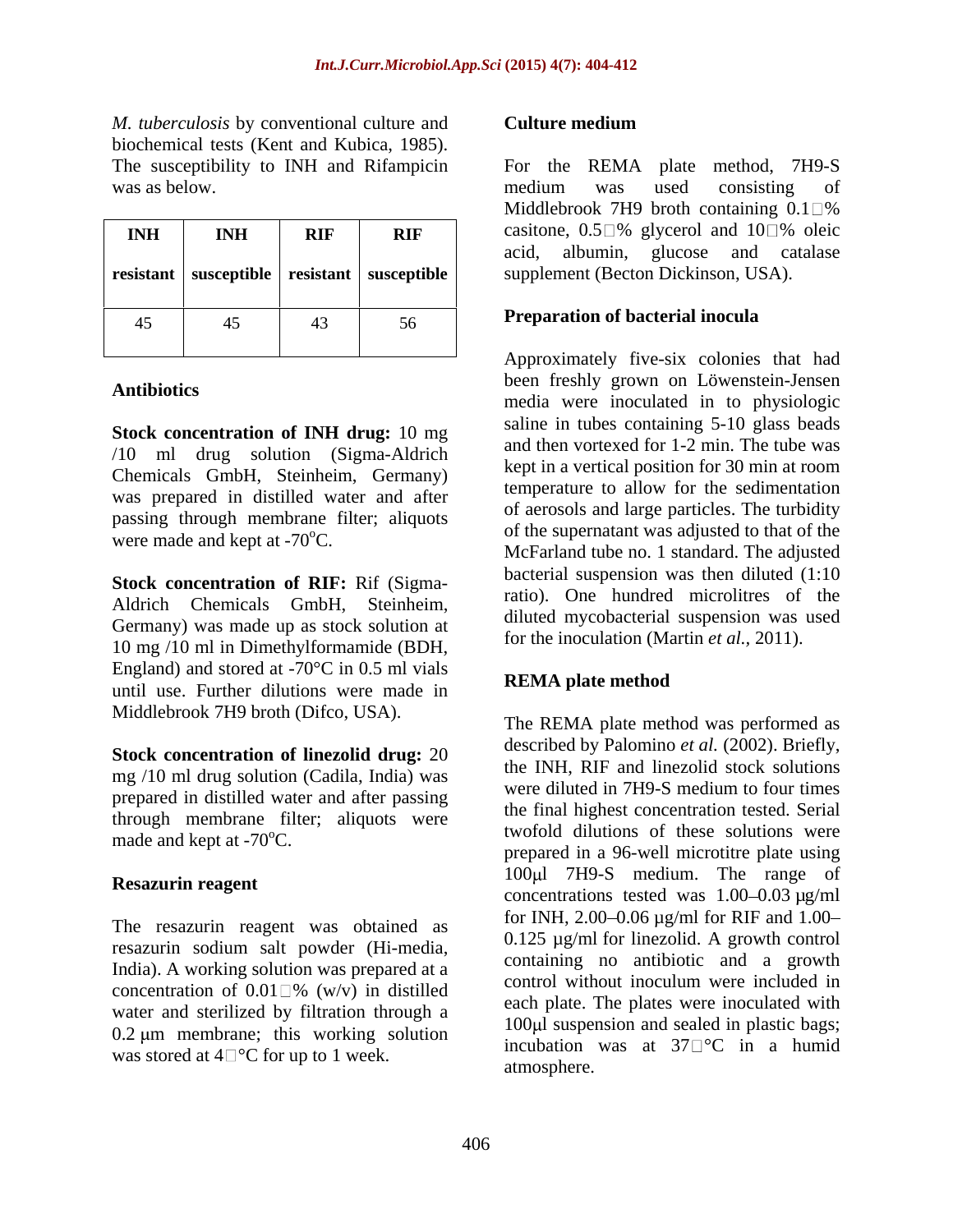After incubation for  $7 \text{ days}$ ,  $37 \text{ µ}$  resazurin working solution was added to each well; determined to be resistant to INH by PM comparable to that observed in the positive growth control. The MIC was defined as the

According to Palomino *et al.* (2002), the considered resistant if the MIC is  $>0.25$ µg/ml, for RIF a strain is considered resistant if the MIC is  $\geq 0.5$  µg/ml and for linezolid a strain is considered resistant if resistant to RIF by PM were at least 0.5

The proportion method was performed according to established procedures on LJ plate method (Table 1). A tentative medium with critical concentrations of breakpoint concentration of RIF was defined  $0.2\mu$ g/ ml for INH and  $40\mu$ g/ml for RIF (Canetti *et al.*, 1963, 1969) and 1.2 µg/ml for Linezolid (Rodriguez *et al.,* 2004). A strain was classified as susceptible to the concordant, yielding specificity and drug if the number of colonies that grew on the drug-containing medium was  $\langle 1 \rangle$  of with positive predictive values and negative the number of colonies that grew on the predictive values 97.8% and 100%. As all control tube and resistant if the number of 90 results were concordant for RIF, the

## **Results and Discussion**

This study involved 90 *M. tuberculosis* isolates, each from a different patient. Result of the REMA plate method was observed after 8 days of incubation. Results obtained with REMA and the proportion method on LJ medium are compared in the table 1. The

the plates were incubated for 24 h at  $37\degree\degree$  were at least 0.25  $\mu$ g/ml with the REMA and the results were read visually. A change plate method, and the MICs were 1.0  $\mu$ g/ml in colour of the resazurin from blue to pink or higher for 36 (80%) of the isolates. MICs indicated reduction of the indicator and thus of 0.06 µg/ml or lower were observed by bacterial growth. For a positive result, the using the REMA plate method for 44 out of colour change indicating growth had to be 45 isolates determined to be susceptible to INH MICs for all 45 *M. tuberculosis* isolates determined to be resistant to INH by PM INH by PM (Table 1).

lowest drug concentration that prevented a The only discordant isolate was determined full colour change of the resazurin from blue to be susceptible by PM, but the MIC for it to pink. was higher than 1 µg/ml with the REMA criterion for resistance or susceptibility is methods. Based on these results, the defined as follows: for INH a strain is tentative breakpoint concentration of INH plate method. On repeated testing, it was found to give the same result by both was defined as 0.25µg/ml.

the MIC is  $\geq$ 8 µg/ml (Wallace *et al.*, 2001).  $\qquad \qquad$  µg/ml with the REMA plate method, and the **Proportion method** higher than 2 µg/ml MICs for all 56 isolates RIF MICs for all 34 isolates shown to be resistant to RIF by PM were at least 0.5 MICs for all but one (33 out of 34) were . MICs for all 56 isolates shown to be susceptible by PM were 0.25 µg/ml or lower when tested by the REMA as 0.5.µg/ml.

colonies was  $>1 \square$ %. specificity, sensitivity, and predictive values For INH, 79 out of 80 results were concordant, yielding specificity and sensitivity of 97.7% and 100%, respectively, with positive predictive values and negative were all 100%.

> The susceptibility to linezolid by REMA plate method for all 90 (29 MDR, 56 non**-** MDR and 5 XDR) of the *M. tuberculosis* isolates examined is shown in table 2. The MICs for linezolid ranged from 0.125 to 1 µg/ml for all tested isolates. The MIC against *M. tuberculosis* H37Rv was 1 µg/ml. All isolates were inhibited between 0.125 to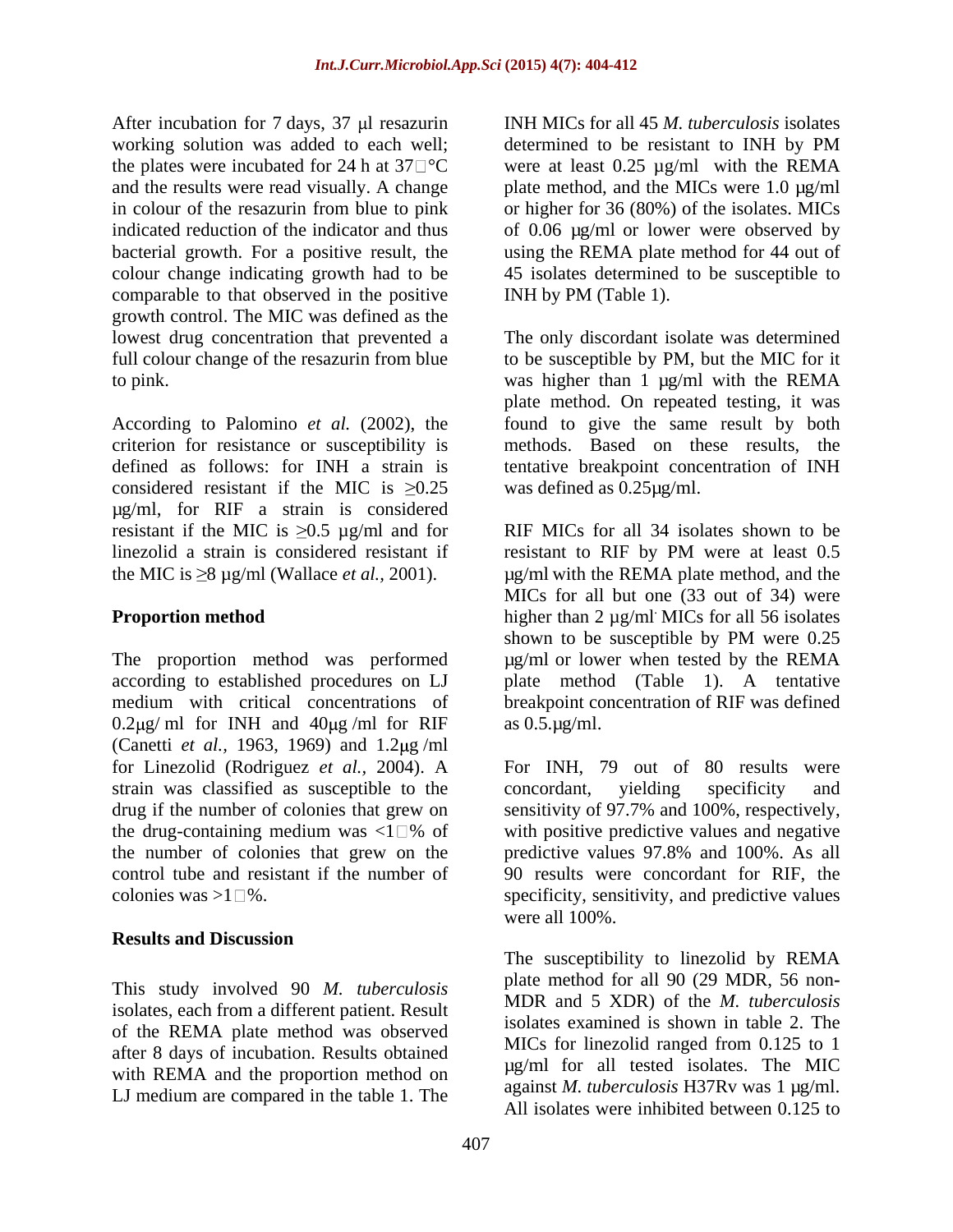1 µg/ml and by REMA plate method (Table 2). However, 30 of the 90 isolates showed growth on LJ slants containing 1.2 µg/ml proportion method on LJ medium, which requires about 4**-**6 weeks to yield result. and require special equipment. Thus rapid

A comparison of the quantitative results obtained by the proportion method on LJ<br>medium and MIC result for INH and RIF by medium and MIC result for INH and RIF by In the present study, linezolid showed REMA led to conclusion that the breakpoint excellent *in-vitro* activity against all *M.*  concentration determined by Palomino *et al. tuberculosis* isolates tested and inhibited (2004) are appropriate. Using these both MDR and XDR isolates with MICs of breakpoints, detection of resistance to INH 1.0–0.125 µg/ml. Further, it appears that and RIF by REMA showed good sensitivity MIC on LJ will be higher than by liquid (100% for both drug) and specificity (97.7% culture (REMA plate method) and the and 100%) with references to the gold proportion method needs to have higher standard method, with INH and RIF cut off break point for interpretation as sensitive values of respectively 0.25ug/ml and 0.5ug and resistant. /ml. Our results are similar to the study and 100%, respectively, with predictive very good sensitivity 99.1% specificity

the *in-vitro* activity of linezolid against *M.* 

linezolid. The spread of MDR strain could isolates that could not be inhibited by seriously jeopardize the fight against TB. concentration of linezolid < 8 µg/ml. The diagnosis of MDR TB in India is not Prammananan *et al.* (2009) investigated a easy because the only available method to large number of MDR-TB isolates, determine drug resistance is standard including 9 XDR-TB isolates, in Thailand Liquid culture method such as the BACTEC µg/ml. Ermertcan *et al.* (2009) reported TB 640 system and molecular method such good activity of linezolid against 67 isolates as INNO LiPA are very much quicker, but of *M. tuberculosis* (33 MDR and 34 non these technologies cannot be used in low MDR isolates) in western Turkey, with income countries because they are expensive MICs of 0.06–1 µg/ml. Caie Yang *et al.*, simple test for the identification of MDR against 84 isolates of *M. tuberculosis* in would be useful, for earlier detection of China with MICs of 0.125–0.5µg/ml while MDR strains which will help in the reported MIC for 61 isolates (including 20 management of and prevent their MDR and 10 XDR) in the range of 0.125-1 transmission. ug/ml. These data suggest that activity of *tuberculosis* isolates. Richter *et al.* (2007) evaluated the activity of linezolid against 210 MDR-TB isolates and found the first and found that 2 isolates that were not inhibited by a concentration of linezolid  $< 6$ (2012) reported good activity of linezolid linezolid against TB varies across different geographic areas.

and resistant.

found specificity and sensitivity of 96.2% Used as indirect test, REMA was rapid (8 values for susceptibility and resistance of weeks for the indirect testing on LJ medium) 100% and 98.2% for INH, and for RIF the and technically simple. The total turnaround specificity, sensitivity, and predictive values time was 4–5 weeks for REMA vs.7–10 were all 100%. Mortine *et al.* (2011) found weeks for LJ. It was also economical 100% for INH, and sensitivity, specificity consumables) than the proportion method 100% for RIF. using LJ medium. The REMA method could Several studies have previously measured of MDR and primary resistance surveys in days after culture on solid medium vs.3–6 (including the cost of reagent and therefore prove useful for both the diagnosis low income countries.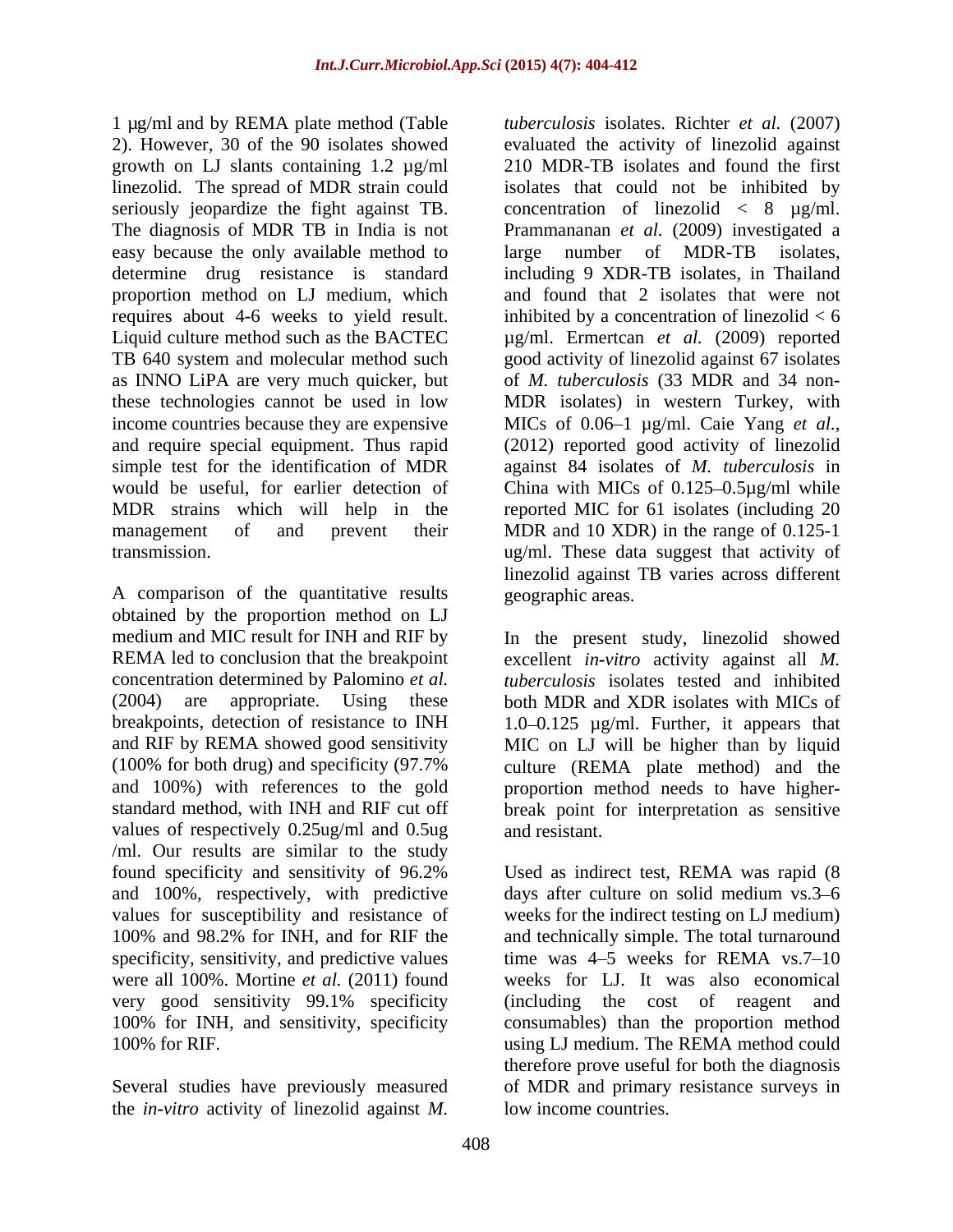| <b>Comparing the result of REMA with Proportion method</b>                   |                                                   |       |       |            |  |
|------------------------------------------------------------------------------|---------------------------------------------------|-------|-------|------------|--|
|                                                                              | <b>Resazurin microtiter assay for Rif and INH</b> |       |       |            |  |
| Drug Proportion method resistant susceptible sensitivity specificity PPV NPV |                                                   |       |       |            |  |
| INH Resistant $(n=45)$                                                       |                                                   |       | 97.7% | 97.8% 100% |  |
| Susceptible $(n=45)$                                                         |                                                   |       |       |            |  |
| RIF Resistant $(n=34)$                                                       |                                                   | UU% = | 100%  | 100% 100%  |  |
| Susceptible $(n=56)$                                                         |                                                   |       |       |            |  |

#### **Table.1** Comparing the result of REMA with Proportion method

**Table.2** Activity of linezolid against 90 M. tuberculosis isolates (29 MDR, 56 non MDR and 5 XDR)

| On the basis of Proportion Method using   No. of isolates for Linezolid MIC (ug/ml) by REMA |       |      |     |  |
|---------------------------------------------------------------------------------------------|-------|------|-----|--|
|                                                                                             | 0.125 | 0.25 | 0.5 |  |
| MDR (R to RIF &INH) $(n = 29)$                                                              |       |      |     |  |
| <b>XDR</b><br>$(n = 5)$                                                                     |       |      |     |  |
| Non MDR (S to RIF & INH) $(n = 56)$                                                         |       |      |     |  |
| H37Rv                                                                                       |       |      |     |  |

One disadvantage of the REMA test is risk determining resistance to other first and of contamination, as it is carried out in microplates using liquid medium.

In summary, the REMA test was found to be reliable, inexpensive and simple to perform. We are thankful to Management of In addition, it required less cumbersome Choithram Hospital for providing the incubators than those needed for the proportion method involving LJ medium. Furthermore, unlike the molecular methods, References it does not require sophisticated equipment. The minimum major equipment requirement for performing this test included a level P2 biosafety cabinet, an aerosol contained centrifuge and a 37°C incubator. We conclude that the REMA test could easily be implemented and might even replace the proportion method in central laboratories in low-resource countries such as India. There is an urgent need to evaluate REMA for

second line TB drugs.

### **Acknowledgement**

infrastructure for the work.

# **References**

Affolabi, D., Sanoussi, N., Odoun, M., Martin, A., *et al.* 2008. Rapid detection of multidrug resistant *Mycobacterium tuberculosis* in Cotonou (Benin) using two low cost colorimetric methods: resazurin and nitrate reduction assays. *J. Med. Microbiol., 57: 1024–1027.*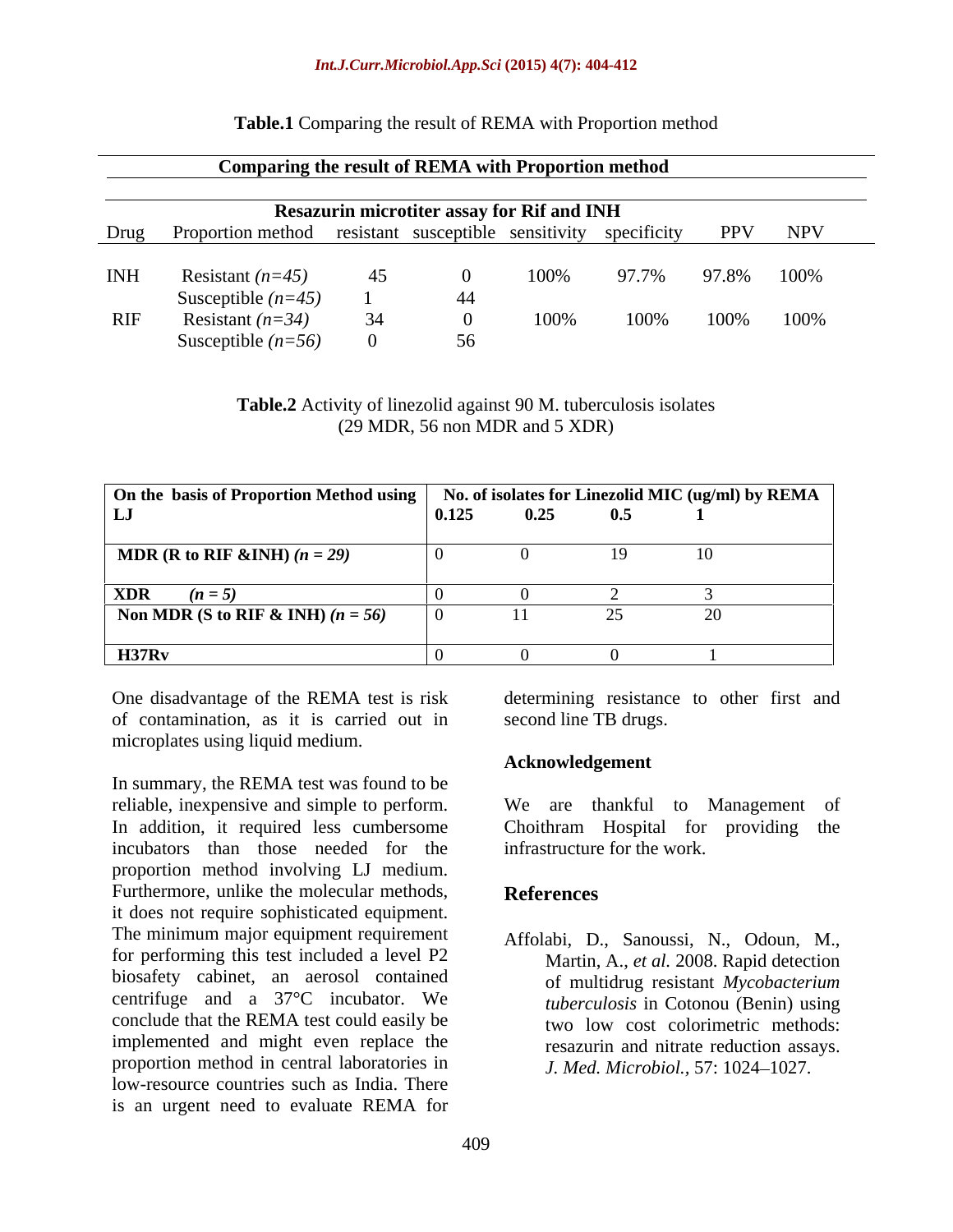- Ahmet, Y., Meltem, U., Alper, A., *et al.* Canetti, G., Froman, F., Grosset, J., microplate nitrate reduction assay and *Mycobacterium tuberculosis* clinical
- Alcala, L., Serrano, M.J.R., Fernandez isolates of *Mycobacterium tuberculosis*
- Aziz, M.A., Wright, A., Laszlo, A., De antituberculosis drug resistance (the
- Barbara, A., Brown-Elliott, Christopher J 2003 In vitro activity of linezolid *microb. Agents Chemother.,* 47: 1736 1738. 62: 384–385.
- Caie Yang, Hong Lei, Di Wang, *et al.* 2012. Global Tuberculosis Control: epidemiology, clinical isolates of *Mycobacterium*
- Canetti, G., Fox, W., Khomenko, A., tests in the tuberculosis control
- 2012. Comparative evaluation of the Hauduroy, P., Langerova, M., Mahler, rezasurin microtiter assay for the rapid laboratory methods for testing drug detection of multidrug resistant sensitivity and resistance. *Bull. World* H.T. *et al.* 1963. Mycobacteria: *Health Organ., 29: 565-578.*
- isolates. *Mem Inst Oswado Cruz, Rio* Cynamon, M.H., Klemens, S.P., Sharpe, *de janeiro,* 107(5): 578 581. C.A. *et al.* 1999. Activities of several Turégano, C.P. *et al.* 2003. In vitro activities of linezolid against clinical murine model. *Antimicrob. Agents* novel oxazolidinones against *Mycobacterium tuberculosis* in a *Chemother.,* 43: 1189-1191.
- that are susceptible or resistant to first-De Beenhouwer, H., Lhiang, Z., Jannes, G., line antituberculous drugs. *Antimicrob.*  Mijs, W., Machtelinckx, L., Rossaun, Agents Chemother., 47: 416–417. **R., Traore, H., Portaels, F. 1995. Rapid** Muynck, A., Portaels, F., Van Deun, A., Wells, C., Nunn, P., Blanc, L. *et al.*  tuberculosis patients by PCR and line 2006. Epidemiology of probe assay. *Tuber Lung Dis.,* 76: detection of rifampicin resistance in sputum and biopsy specimens from 425 430.
- Global Project on Anti-tuberculosis Dietze, R., Hadad, D.J., McGee, B. *et al.* Drug Resistance Surveillance): an 2008. Early and extended early updated analysis. *Lancet,* 368: 2142 bactericidal activity of linezolid in 2154. pulmonary tuberculosis. *Am. J. Respir. Crit. Care Med., 178: 1180-1185.*
- Crist, Linda B. Mann, Rebecca W. Ermertcan, S., Hosgor-Limoncu, M., Erac, against slowly growing non linezolid against Mycobacterium tuberculous *Mycobacteria*. *Anti*  B. *et al.* 2009. In vitro activity of linezolid against *Mycobacterium tuberculosis* strains isolated from western Turkey. *Jpn. J. Infect. Dis.,* 62: 384–385.
- In vitro activity of linezolid against strategy, financing: WHO Report *tuberculosis*, including multridrug Health Organization,Geneva. strategy, financing: WHO Report 2014. WHO/HTM/TB/2014. World
- resistant and extensively drug-resistant Goloubeva, V., Lecocq, M., Lassowsky, P., strains from Beijing, China. *Jpn. J.* Mathys, F., Portaels, F., Bastian, I. *Infect. Dis.*, 65: 240–242. 2001. Evaluation of mycobacteria Mahler, H.T., Menon, N.K., indirect drug susceptibility testing of Mitchision, D.A., Rist, N., Smeley, *Mycobacterium tuberculosis* from N.A. 1969. Advances in techniques of respiratory specimens in a Siberian testing mycobacterial drug sensitivity prison hospital. *J. Clin. Microbiol.,* 39: growth indicator tube for direct and *Mycobacterium tuberculosis* from 1501–1505.
- programmes. *Bull. World Health* Kent, P.T., Kubica, G.P. 1985. Public Health *Organ.,* 41: 21–43. Mycobacteriology. A guide for the Mycobacteriology. A guide for the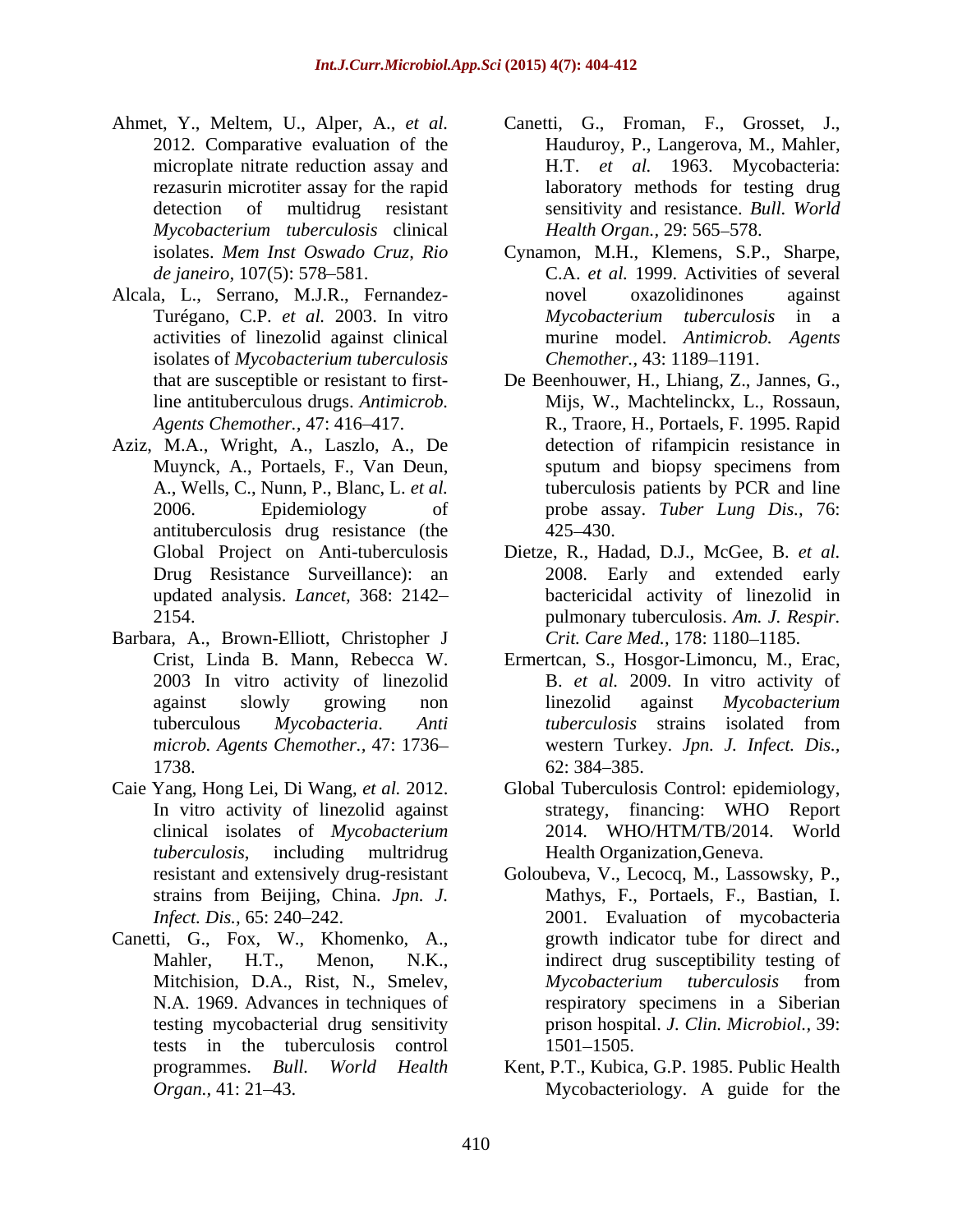- Martin, A., Morcillo, N., Lemus, D. *et al.*
- Martin, A., Paasch, F., Docx, S., Fissette, Hoffner, S., Del Portillo, P., Morcillo, 2720–2722. assay for the rapid detection of
- Mogahid, M., Ahmed, A., MiskElyemen, A., Salma, A. *et al.* 2014. Validity of D29 phage method in the detection of *tuberculosis* in Sudan. *J. Am. Sci.,*
- Moore, A.V., Kirk, S.M., Callister, S.M., *J. Clin. Microbiol.,* 37: 479 483.
- *tuberculosis* by molecular methods.
- Palomino, J.C., Khaled, S., Portaels, F.
- level III laboratory. Centers for Norden, M.A., Kurzynsky, T.A., Bownds, Disease Control and Prevention, S.E., Callister, S.M., Shell, R.F. 1995. Atlanta, GA. The Contract of Texas and Susceptibility testing of the Atlanta, GA. 2005. Multicenter study of MTT and by flow cytometry. *J. Clin. Microbiol.,* resazurin assays for testing 33:1231–1237. Rapid susceptibility testing of *Mycobacterium tuberculosis* (H37Ra) 33: 1231 1237.
- susceptibility to first-line anti-Palomino, J.C., Martin, A., Camacho, M., tuberculosis drugs. *Int. J. Tuberc. Lung*  Guerra, H., Swings, J., Portaels, F. *Dis.,* 9: 901 906. 2002. Resazurin microtiter assay plate: K., Imperiale, B., Ribón, W., detection of drug resistance in González, L.A., Werngren, J., *Mycobacterium tuberculosis*. Engström, A., Skenders, G., Juréen, P., *Antimicrob. Agents Chemother.,* 46: simple and inexpensive method for *Mycobacterium tuberculosis*. 2720 2722.
- N., Palomino, J.C. 2011.Multicentre Palomino, J.C., Martin, A., Portaels, F. laboratory validation of the 2004. Rapid colorimetric methods for colorimetric redox indicator (CRI) the determination of drug resistance in extensively drug-resistant (XDR) *Antimicrob. Agents Chemother.,* 4: 29 *Mycobacterium tuberculosis*. *J. Mycobacterium tuberculosis*. *Res. Adv.* 38.
- *Antimicrob. Chemother.,* 66: 827–833. Palomino, J.C., Traore, H., Fissette, K., multi-drug resistant *Mycobacterium*  of *Mycobacterium tuberculosis*. *Int. J.* Palomino, J.C., Traore, H., Fissette, K., Portaels, F. 1999. Evaluation of Mycobacteria Growth Indicator Tube (MGIT) for drug susceptibility testing *Tuberc. Lung Dis., 3: 344–348.*
- 10(4): 36–42. **Prammanananan**, T., Chaiprasert, A., Mazurek, G.H., Schell, R.F. 1999. Safe activity of linezolid against multidrugdetermination of susceptibility of resistant tuberculosis (MDR-TB) and *Mycobacterium tuberculosis* to extensively drug-resistant (XDR)-TB antimicrobial agent by flow cytometry. isolates. *Int. J. Antimicrob. Agents,* 33: Prammananan, T., Chaiprasert, A., Leechawengwongs, M. 2009. *In vitro* 190–191.
- Nachamkin, I., Kang, C., Weinstein, M.P. Richter, E., Rusch-Gerdes, S., Hillemann, D. 1997. Detection of resistance to 2007. First linezolid-resistant clinical isoniazid, rifampicin, and streptomycin isolates of *Mycobacterium* in clinical isolates of *Mycobacterium*  isolates of *Mycobacterium tuberculosis*. *Antimicrob. Agents Chemother.,* 51: 1534–1536.
- *Clin. Infect. Dis.,* 24: 894–900. **Rivolume Rivolume R., Ravolohandriana, P., Ravolohandriana, P.,** *Clin. Infect. Dis.***, 24: 894–900.** Nateche, F., Martin, A., Baraka, S., Rasolonavalona, T., Martin, A., 2006. Application of the resazurin Razanamparany, V. 2007. Evaluation microtitre assay for detection of of the resazurin assay for the detection multidrug resistance in *Mycobacterium*  of multidrug-resistant *Mycobacterium tuberculosis* in Algiers. *J. Med. tuberculosis* in Madagascar. *Int. J. Microbiol.,* 55: 857–860. *Tuberc. Lung Dis.,* 11: 683–688. Ravololonandriana, Rasolonavalona, T., Martin, A., Portaels, F., Ramarokoto, H., Rasolofo